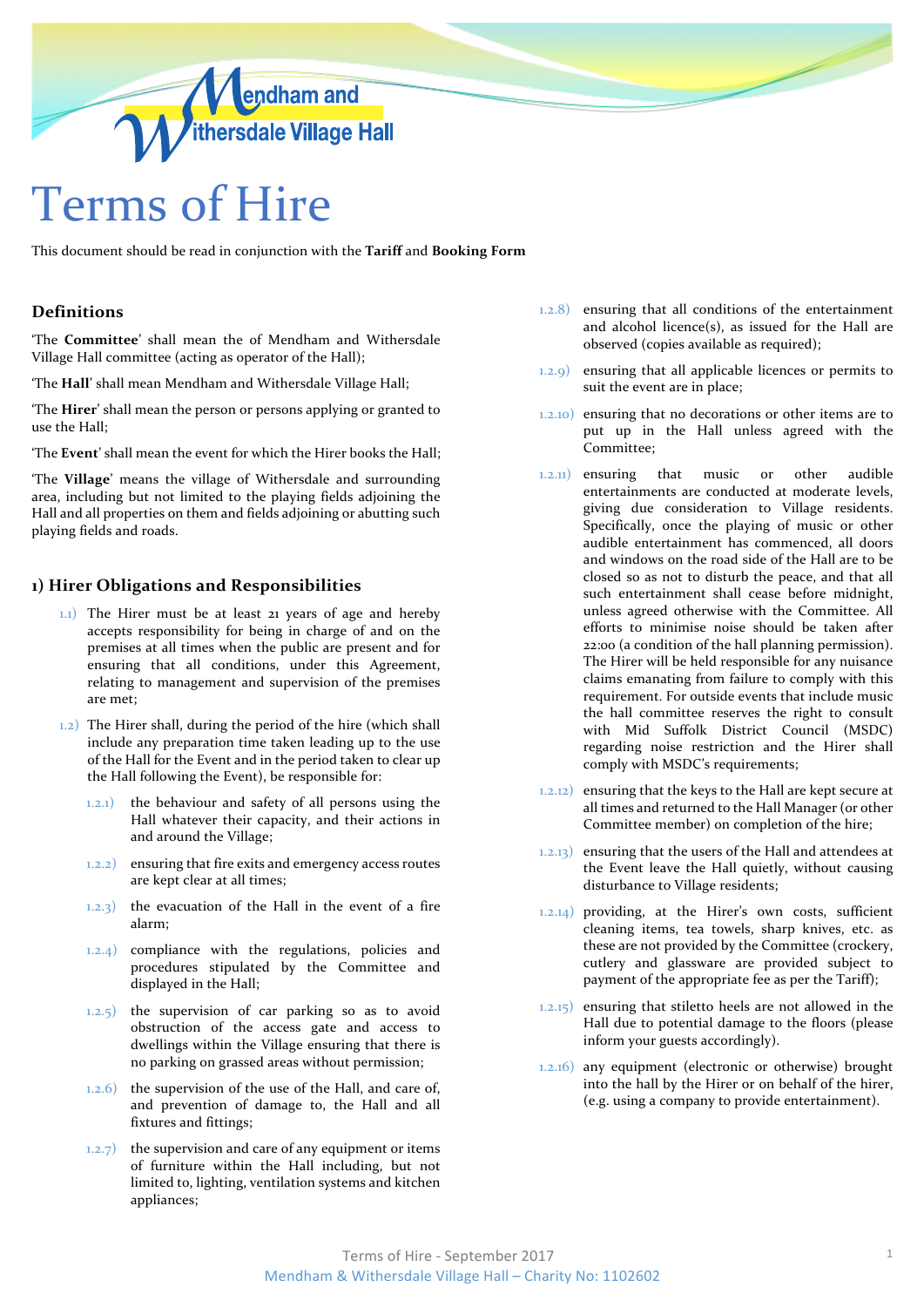

## **2) The Hirer shall:**

- 2.1) be solely responsible for, and indemnify the Committee against, all liabilities, claims and expenses, including any cost of any repairs or works required, as a result of damage to the Hall, its contents or any other property or persons within the Village, which may arise or occur as a direct or indirect result of any activity integral to, or associated with the Hire or Event and attendance by any persons at it;
- 2.2) read a copy of the Hall's Fire Evacuation procedure (displayed in the entrance);
- 2.3) ensure that portable electric appliances brought for use in the hall must have a current Portable Electrical Appliance (PAT) test certificate (a portable CD player/radio is available from the Hall Manager);
- 2.4) ensure no one may sell alcohol on the premises without a Temporary Event Notice(TEN). This includes giving a 'free' drink as part of an entry ticket. A TEN can be obtained by the Hirer but this MUST first be discussed with the Hall Manager;
- 2.5) have a current Child Protection Policy in place if the period of hire involves working directly with children or young people. The Hirer shall ensure that any activities for children under eight years of age comply with the provisions of the Childcare Act 2006 and the Safeguarding Vulnerable groups Act 2006 and only fit and proper persons who have passed the appropriate Criminal Records Bureau checks should have access to the children. Checks may also apply where children over eight and vulnerable adults are taking part in activities. The Hirer shall provide the Committee with a copy of their CRB check and Child Protection Policy on request.
- 2.6) ensure they have completed appropriate risk assessments for the event they hold at the Hall.
- $(2.7)$  ensure all spillages are cleared immediately when found to prevent slips and trips to Event guests or Hirers.
- 2.8) ensure that relevant health and safety guidelines are followed when working at heights (these can be found in the hall)
- 2.9) ensure that nothing is done on or in relation to the premises in contravention of the law relating to gaming, betting and lotteries.
- 2.10)ensure Children are restricted from viewing age-restricted films classified according to the recommendations of the British Board of Film Classification. Hirers should ensure that they have the appropriate copyright licences for film.
- 2.11) if preparing, serving or selling food, observe all relevant food health and hygiene legislation and regulations. In particular dairy products, vegetables and meat on the premises must be refrigerated and stored in compliance with the Food Temperature Regulations.
- 2.12)and shall ensure that the Hirer's invitees, comply with the prohibition of smoking in public places provisions of the Health Act 2006 and regulations made thereunder. Any person who breaches this provision shall be asked to leave the premises. The Hirer shall ensure that anyone wishing

to smoke does so outside and disposes of cigarette ends, matches etc. in a tidy and responsible manner, so as not to cause a fire.

- 2.13) ensure failure of equipment belonging to the Hall be reported as soon as possible.
- 2.14) report all accidents involving injury to the public to a member of the Committee as soon as possible and complete the relevant section in the Halls accident book. Certain types of accident or injury must be reported on a special form to the Incident Contact Centre. The Village Hall Secretary will give assistance in completing this form and can provide contact details.
- $2.15$ ) if selling goods on the premises, comply with Fair Trading Laws and any code of practice used in connection with such sales. In particular, the Hirer shall ensure that the total prices of all goods and services are prominently displayed, as shall be the organiser's name and address and that any discounts offered are based only on Manufacturers' Recommended Retail Prices.

## **3) The Hirer shall not:**

- 3.1) sub-hire the Hall;
- 3.2) allow the Hall to be used for any unlawful purpose or in any unlawful manner;
- 3.3) do anything or bring into the Hall anything which might endanger the any person in it, either at the time of hire, or subsequently;
- 3.4) allow the use of candles or naked lights (except candles on a celebration cake);
- 3.5) allow the use of chocolate fountains;
- 3.6) bring into the Hall smoke generators, laser lights, paints, spirits, fireworks or flammable materials/liquids;
- $3.7)$  allow the use of gas bottles in or on any part of the Hall premises or surrounding Hall land;
- 3.8) provide or attempt to sell illegal substances;
- 3.9) provide, sell or give alcohol to persons under the age of 18;
- 3.10)permit anyone to smoke inside the Hall or outside the entrance doors or close to the building structure;
- 3.11) use pins, Sellotape, blu-tac or similar for fitting anything to the walls, ceilings, doors or windows.
- 3.12)bring animals (except guide dogs) into the premises, other than for a special event explicitly agreed to in writing by the Committee. No animals whatsoever are to enter the kitchen at any time.
- 3.13) carry out or permit fly posting or any other form of unauthorised advertisements for any event taking place at the premises, and shall indemnify and keep indemnified each member of the Committee accordingly against all actions, claims and proceedings arising from any breach of this condition. Failure to observe this condition may lead to prosecution by the local authority.